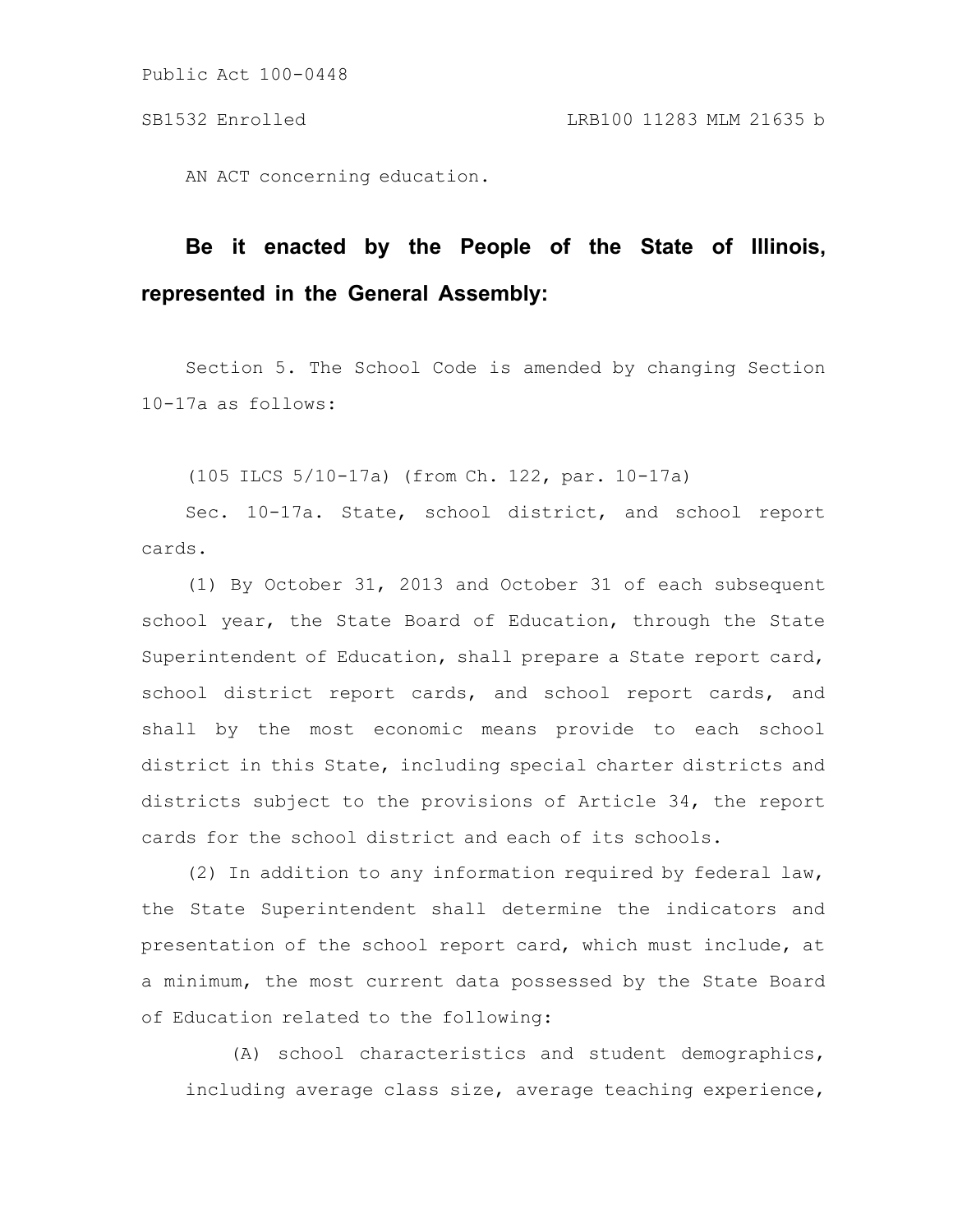### SB1532 Enrolled LRB100 11283 MLM 21635 b

student racial/ethnic breakdown, and the percentage of students classified as low-income; the percentage of students classified as English learners; the percentage of students who have individualized education plans or 504 plans that provide for special education services; the percentage of students who annually transferred in or out of the school district; average daily attendance; the per-pupil operating expenditure of the school district; and the per-pupil State average operating expenditure for the district type (elementary, high school, or unit);

(B) curriculum information, including, where applicable, Advanced Placement, International Baccalaureate or equivalent courses, dual enrollment courses, foreign language classes, school personnel resources (including Career Technical Education teachers), before and after school programs, extracurricular activities, subjects in which elective classes are offered, health and wellness initiatives (including the average number of days of Physical Education per week per student), approved programs of study, awards received, community partnerships, and special programs such as programming for the gifted and talented, students with disabilities, and work-study students;

(C) student outcomes, including, where applicable, the percentage of students deemed proficient on assessments of State standards, the percentage of students in the eighth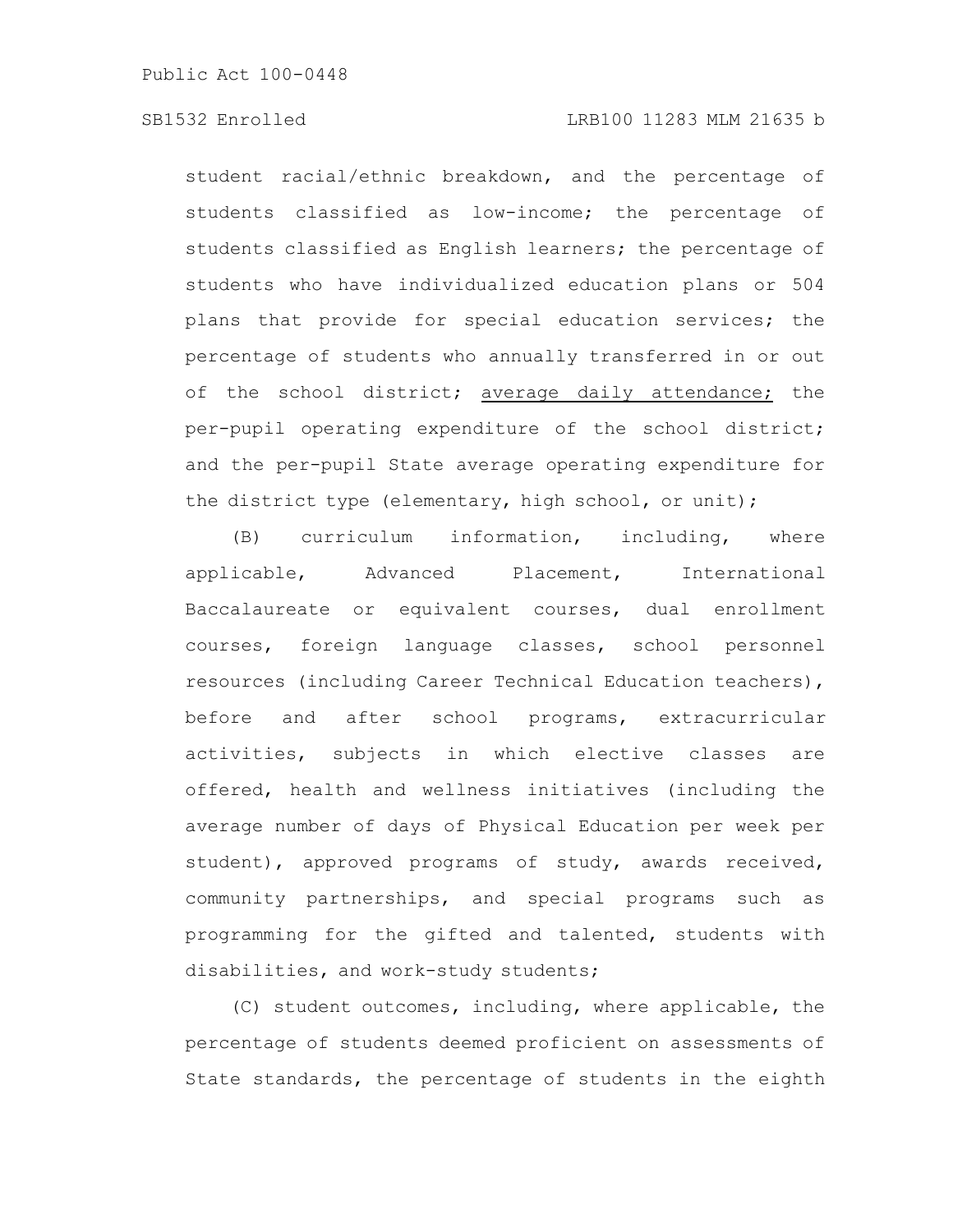### SB1532 Enrolled LRB100 11283 MLM 21635 b

grade who pass Algebra, the percentage of students enrolled in post-secondary institutions (including colleges, universities, community colleges, trade/vocational schools, and training programs leading to career certification within 2 semesters of high school graduation), the percentage of students graduating from high school who are college and career ready, and the percentage of graduates enrolled in community colleges, colleges, and universities who are in one or more courses that the community college, college, or university identifies as a developmental course;

(D) student progress, including, where applicable, the percentage of students in the ninth grade who have earned 5 credits or more without failing more than one core class, a measure of students entering kindergarten ready to learn, a measure of growth, and the percentage of students who enter high school on track for college and career readiness;

(E) the school environment, including, where applicable, the percentage of students with less than 10 absences in a school year, the percentage of teachers with less than 10 absences in a school year for reasons other than professional development, leaves taken pursuant to the federal Family Medical Leave Act of 1993, long-term disability, or parental leaves, the 3-year average of the percentage of teachers returning to the school from the previous year, the number of different principals at the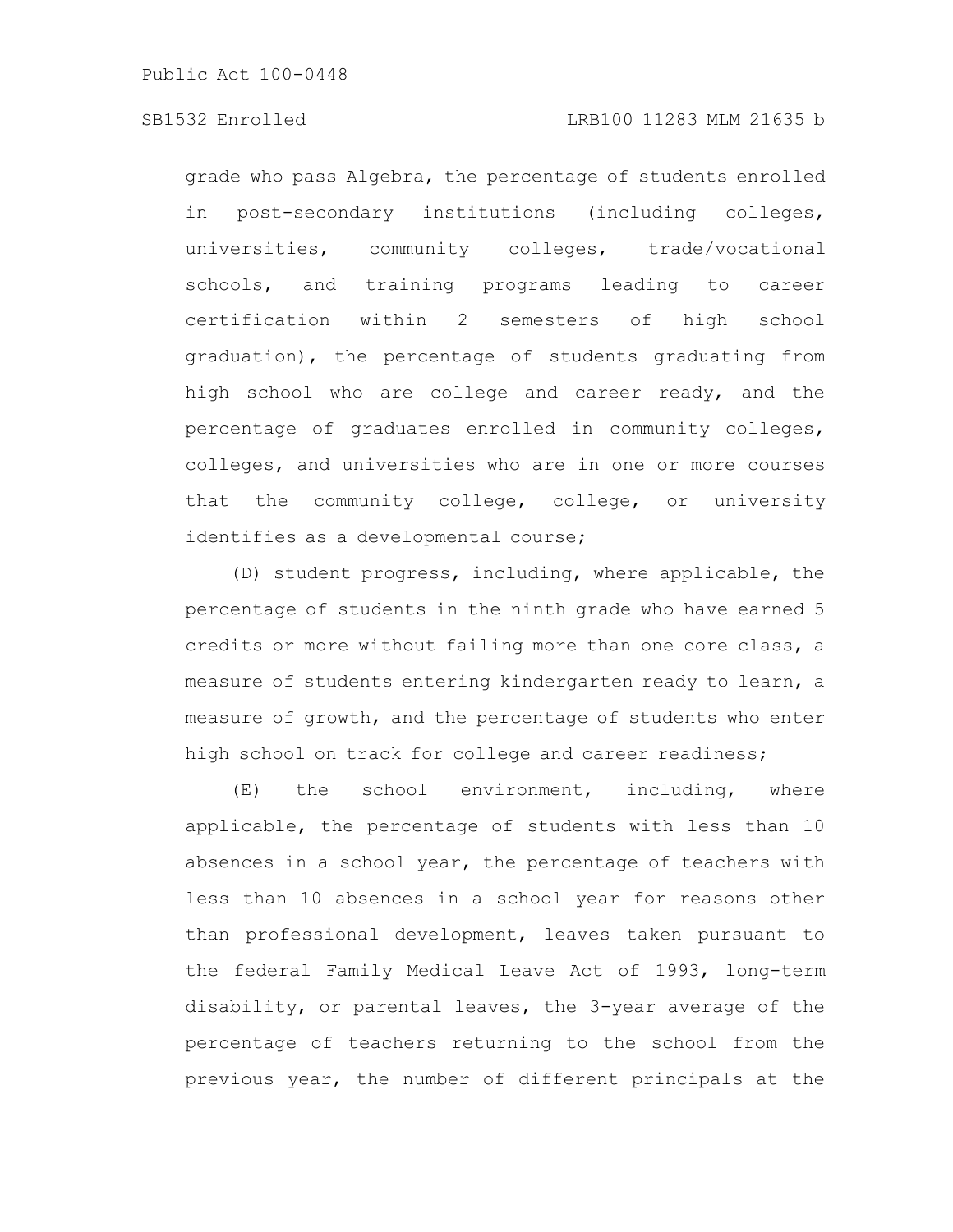## SB1532 Enrolled LRB100 11283 MLM 21635 b

school in the last 6 years, 2 or more indicators from any school climate survey selected or approved by the State and administered pursuant to Section 2-3.153 of this Code, with the same or similar indicators included on school report cards for all surveys selected or approved by the State pursuant to Section 2-3.153 of this Code, and the combined percentage of teachers rated as proficient or excellent in their most recent evaluation; and

(F) a school district's and its individual schools' balanced accountability measure, in accordance with Section 2-3.25a of this Code.

The school report card shall also provide information that allows for comparing the current outcome, progress, and environment data to the State average, to the school data from the past 5 years, and to the outcomes, progress, and environment of similar schools based on the type of school and enrollment of low-income students, special education students, and English learners.

For the purposes of paragraph (A) of this subsection (2), "average daily attendance" means the average of the actual number of attendance days during the previous school year for any enrolled student who is subject to compulsory attendance by Section 26-1 of this Code at each school and charter school.

(3) At the discretion of the State Superintendent, the school district report card shall include a subset of the information identified in paragraphs (A) through (E) of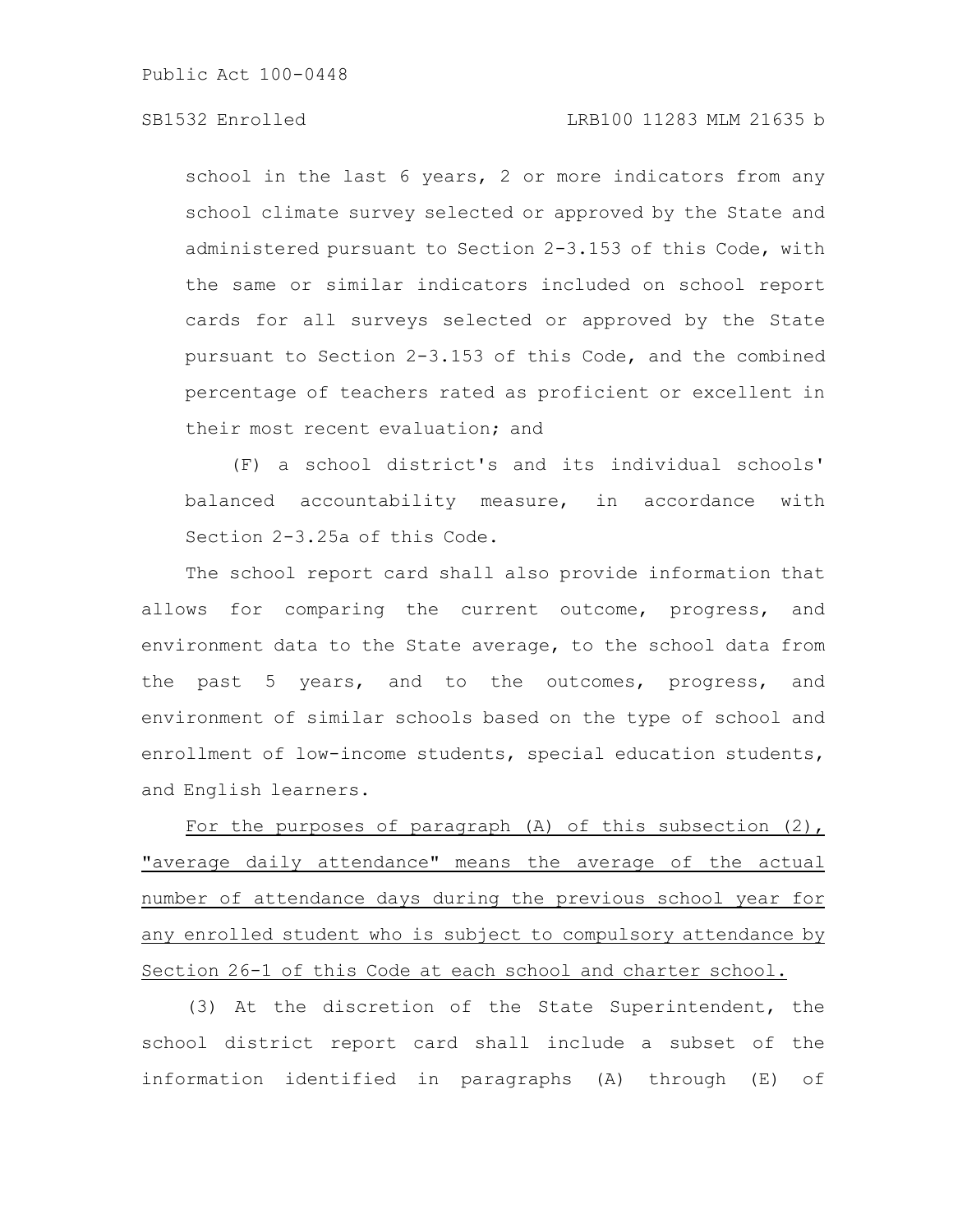subsection (2) of this Section, as well as information relating to the operating expense per pupil and other finances of the school district, and the State report card shall include a subset of the information identified in paragraphs (A) through (E) of subsection (2) of this Section. The school district report card shall include the average daily attendance, as that term is defined in subsection (2) of this Section, of students who have individualized education programs and students who have 504 plans that provide for special education services within the school district.

(4) Notwithstanding anything to the contrary in this Section, in consultation with key education stakeholders, the State Superintendent shall at any time have the discretion to amend or update any and all metrics on the school, district, or State report card.

(5) Annually, no more than 30 calendar days after receipt of the school district and school report cards from the State Superintendent of Education, each school district, including special charter districts and districts subject to the provisions of Article 34, shall present such report cards at a regular school board meeting subject to applicable notice requirements, post the report cards on the school district's Internet web site, if the district maintains an Internet web site, make the report cards available to a newspaper of general circulation serving the district, and, upon request, send the report cards home to a parent (unless the district does not